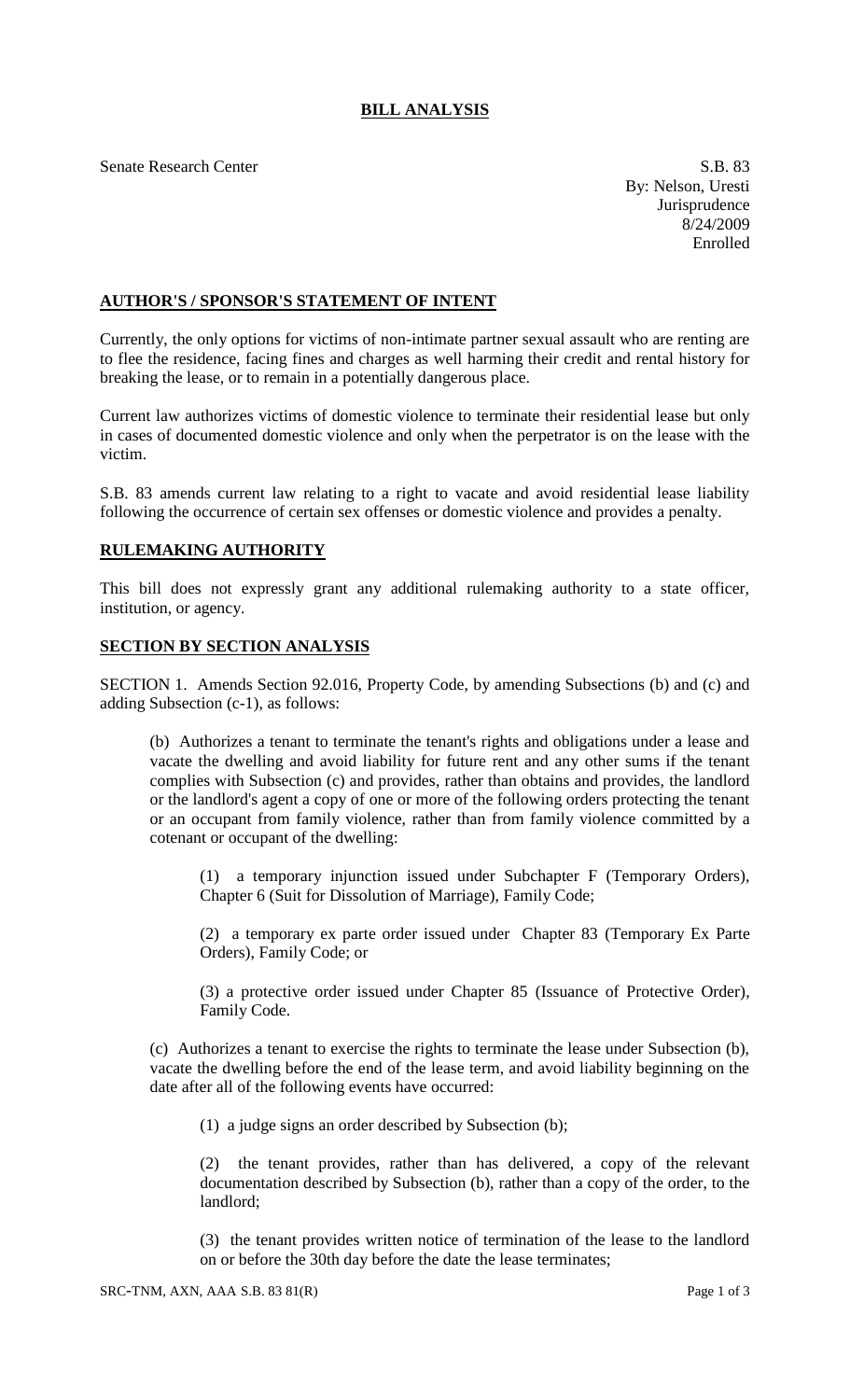(4) the 30th day after the date the tenant provided noticed under Subdivision (3) expires; and

(5) the tenant vacates, rather than has vacated, the dwelling.

(c-1) Authorizes a tenant, if the family violence is committed by a cotenant or occupant of the dwelling, to exercise the right to terminate the lease under the procedures provided by Subsection (b)(1) or (b)(3) and Subsection (c), except that the tenant is not required to provide the notice described by Subsection (c)(3).

SECTION 2. Amends Subchapter A, Chapter 92, Property Code, by adding Section 92.0161, as follows:

Sec. 92.0161. RIGHT TO VACATE AND AVOID LIABILITY FOLLOWING CERTAIN SEX OFFENSES. (a) Defines "occupant."

(b) Authorizes a tenant to terminate the tenant's rights and obligations under a lease and vacate the dwelling and avoid the liability for future rent and any other sums due under the lease for terminating the lease and vacating the dwelling before the end of the lease term after the tenant complies with Subsection (c).

(c) Requires a tenant, if the tenant is a victim of sexual assault or a parent or guardian of a victim of sexual assault under Section 22.011 (Sexual Assault), Penal Code, aggravated sexual assault under Section 22.021 (Aggravated Sexual Assault), Penal Code, or continuous sexual abuse of a child under Section 21.02 (Continuous Sexual Abuse of Young Child or Children), Penal Code, that takes place during the preceding six-month period on the premises or at any dwelling on the premises, to provide the landlord or the landlord's agent a copy of certain documentation relating to the assault or abuse.

(d) Authorizes a tenant to exercise the rights to terminate the lease under Subsection (b), vacate the dwelling before the end of the lease term, and avoid liability beginning on the date after all of the following events have occurred:

(1) the tenant provides a copy of the relevant documentation described by Subsection (c) to the landlord;

(2) the tenant provides written notice of termination of the lease to the landlord on or before the 30th day before the date the lease terminates;

(3) the 30th day after the date the tenant provided notice under Subdivision (2) expires; and

(4) the tenant vacates the dwelling.

(e) Provides that, except as provided by Subsection (g), this section does not affect a tenant's liability for delinquent, unpaid rent or other sums owed to the landlord before the lease was terminated by the tenant under this section.

(f) Provides that a landlord who violates this section is liable to the tenant for actual damages, a civil penalty equal to the amount of one month's rent plus \$500, and attorney's fees.

(g) Provides that a tenant who terminates a lease under Subsection (b) is released from all liability from any delinquent, unpaid rent owed to the landlord by the tenant on the effective date of the lease termination if the lease does not contain certain substantially equivalent language regarding a tenant's special statutory rights to terminate a lease early in certain situations regarding sexual assault or abuse.